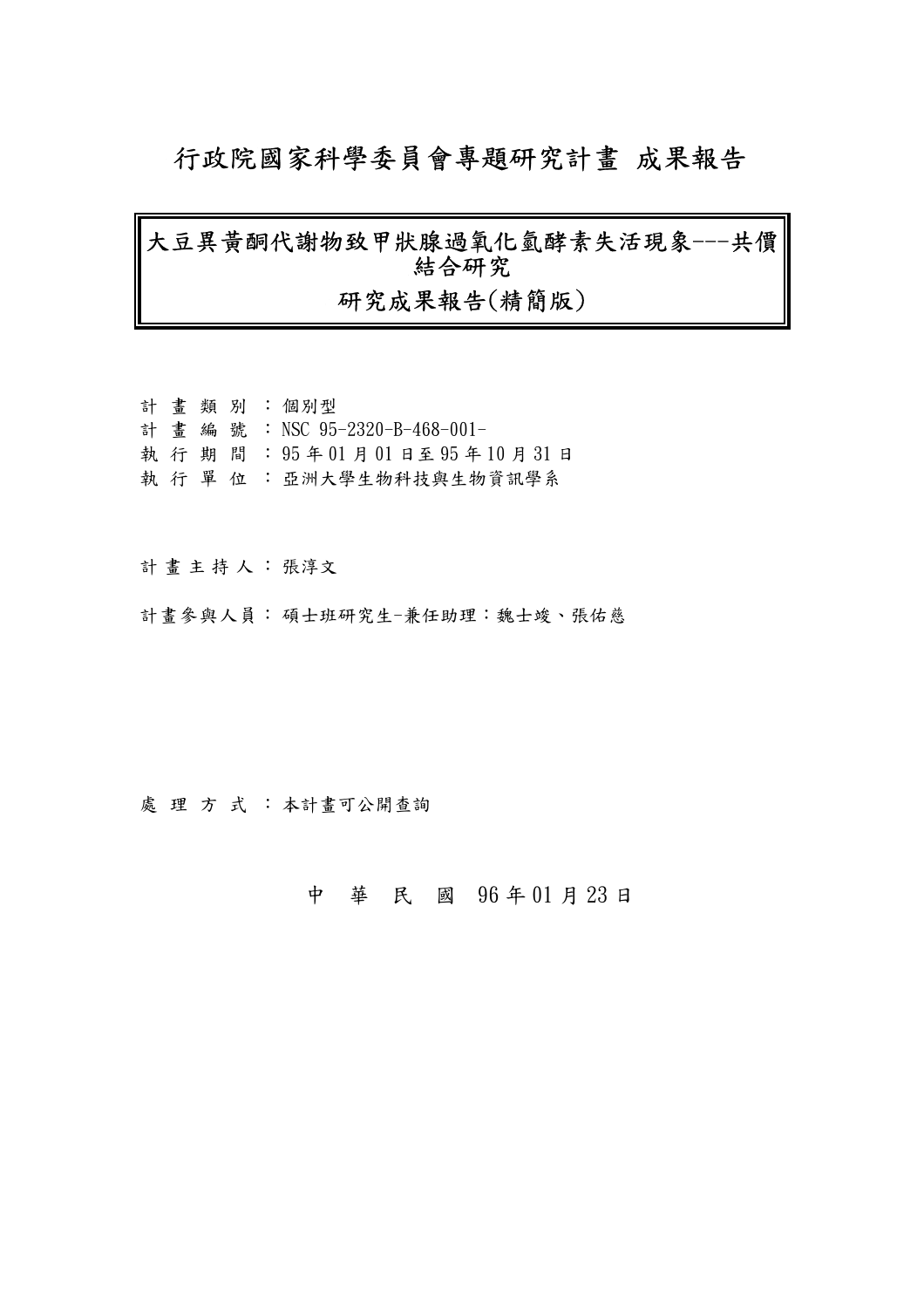## 行政院國家科學委員會補助專題研究計畫 <sup>v</sup> 成 果 <sup>報</sup> <sup>告</sup> □期中進度報告

# 大豆異黃酮代謝物致甲狀腺過氧化氫酵素失活現象

## ---共價結合研究

計畫類別: v 個別型計畫 □ 整合型計畫

計畫編號: NSC 95-2320 -B-408-001

執行期間: 95 年 01 月 01 日至 95 年 10 月 31 日

計書主持人: 张淳文

共同主持人: N/A

計畫參與人員: 魏士竣, 张佑慈

成果報告類型(依經費核定清單規定繳交):v 精簡報告 □完整報告

本成果報告包括以下應繳交之附件:

- □赴國外出差或研習心得報告一份
- □赴大陸地區出差或研習心得報告一份

□出席國際學術會議心得報告及發表之論文各一份

□國際合作研究計畫國外研究報告書一份

處理方式:除產學合作研究計畫、提升產業技術及人才培育研究計畫、列管計畫及下列情形者 外,得立即公開查詢 □涉及專利或其他智慧財產權,□一年□二年後可公開查詢

執行單位:亚洲大学生物科技与生物资讯系

中 華 民 國 95 年 01 月 22 日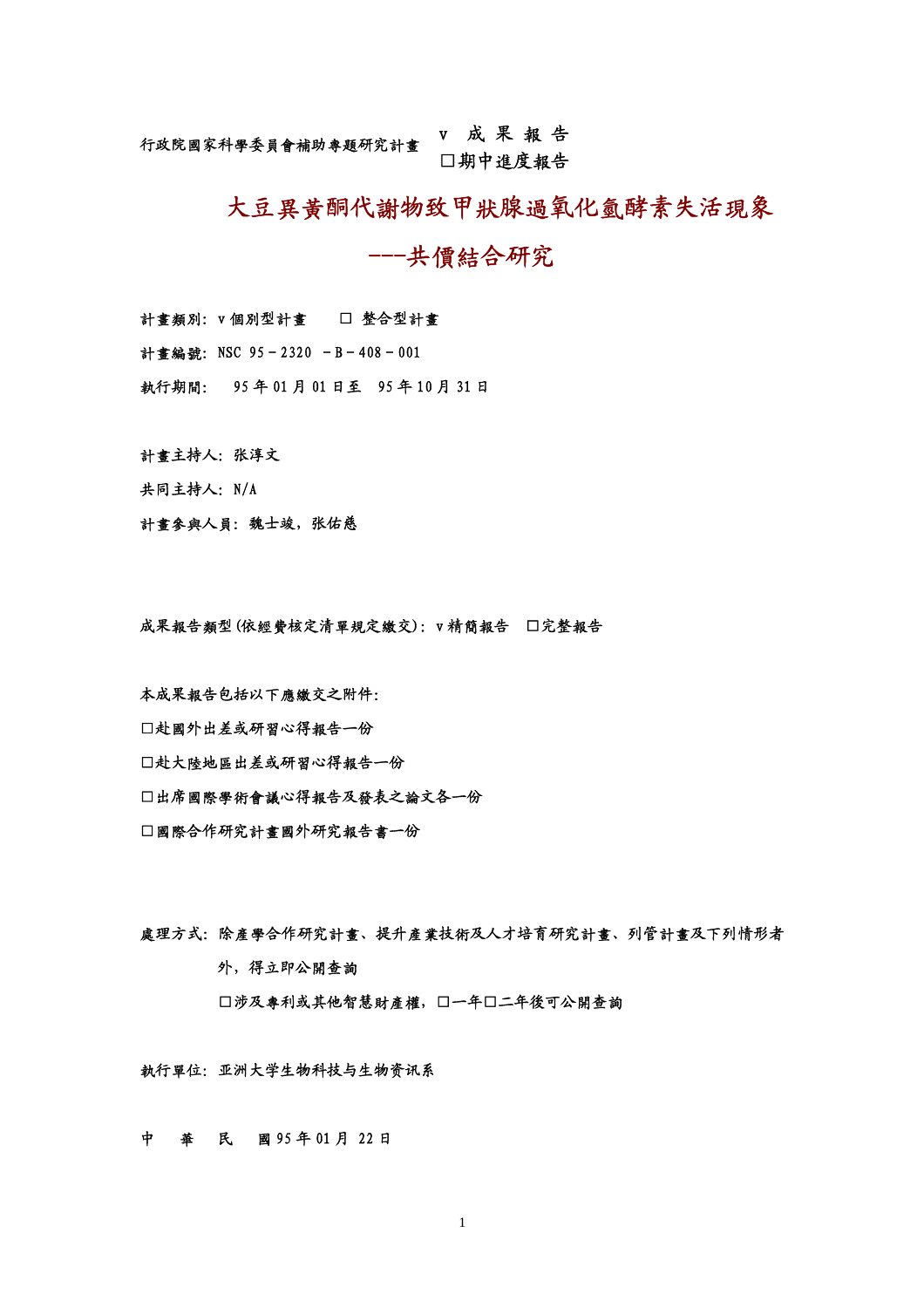#### I.中文摘要

由於大豆異黃酮與人類及豬甲狀腺的功能有關,在推薦大豆食品作為保健食品的同時,必需 考慮它對人類可能產生的不良影響.大豆異黃酮代謝物,如染料木黃酮(genistein)及大豆甘 原(daidzein)已被證明對甲狀腺功能有不良的影響.本研究發現染料木黃酮,大豆甘原及雌 馬酚(equol)對泌乳過氧化氫酵素(LPO),豬甲狀腺過氧化氫酵素(pTPO)的活性的致失活效果 隨著作用時間而增加.酵素動力學的參數說明LPO及pTPO被大豆異黃酮代謝物導致失活的抑 制為一種"機制因子型的致失活作用(mechanism-based inactivation). 染料木黃酮及大豆 甘原對 LPO 的解離常數(Ki)為 0.2 及 0.5 mM,分配係數(partition ratio)均 為 2 比 1。以 放射性同位素氚標定的染料木黃酮與 LPO 作用,在 LPO 失去活性失去後檢測染料木黃酮與 LPO 的共價結合率.結果顯示大約 500nmole 的染料木黃酮可與 40nmole 的 LPO 結合(約 12.5:1). 以液相二極質譜儀(LC-MS-MS)檢測 LPO 活化中心亞鐵紅素(heme)的變化,結果顯 示,雖然 LPO 或大鼠 TPO 的活性降低,總亞鐵紅素卻沒有減少,也沒有被修飾的現象. 以液相 二極質譜儀(LC-MS-MS)檢測 LPO活化中心亞鐵紅素(heme)的變化,結果顯示,雖然LPO或大鼠 TPO 的活性降低,總亞鐵紅素卻沒有減少,也沒有被修飾的現象. 以放射性同位素稀釋法檢 測染料木黃酮與 LPO 的共價結合現象, 以氚---染料木黃酮與 LPO 作用,再以 HPLC 分析經過 胰蛋白酵素分解的蛋白胜(peptide),發現約有 5~6 個分離峰有氚---染料木黃酮.再以不具 放射性同位素的染料木黃酮與 LPO 作用, 根據氚---染料木黃酮的分離峰保留時間 (retention time),收集對應峰的分離液,濃縮後以 MALDI-TOF MS 檢測分子量,5~6 個對應峰 分離液(保留時間=24.5, 32, 34, 36 or 37.5 分)的分子量介於 820-3,500 Da. 保留時間 為 24.5 分的分離峰可以檢測出 2,259, 2,663 及 3,350 Da 等代謝物.經由計算可以推測 2,259 = LVGYLDEEGVLDQNR (1,719) + 2 個染料木黃酮 (270); 2,667( 分子量計算值; MALDI-TOFMS 分子量檢測值為 2,263) = TPDNIDIWIGGNAEPMVER (2,127 為分子量計算值; MALDI-TOFMS 分子量檢測值為 2,123) + 2 個染料木黃酮 (270); 及 3,060 (為分子量計算 值; MALDI-TOFMS 分子量檢測值為 3,063) =WLPAEYEDGLALPFGWTQR (2,250 為分子量計算值; MALDI-TOFMS 分子量檢測值為 2,253) + 3 個染料木黃酮 (270). .保留時間為 36 分的分離 峰可以檢測出 1,222 及 1,792 Da 等代謝物. 經由計算可以推測: 1,792 為 CDENPYR (982) + 3 分子的染料木黃酮 (270). 推論染料木黃酮可與上述蛋白胜片段中的 組氨酸(H), 苯丙 氨酸(F), 色氨酸(W) 或酪氨酸 (Y)產生共價結合. 然而,在保留時間為 32, 34 或 37.5 分 的分離峰分離液中無法檢測出蛋白胜. 以LC-MS-MS 檢測的結果發現,保留時間為 32, 34 或 37.5 分的分離峰含有染料木黃酮的多聚合體,這個結果可以解釋這三個分離峰的放射性,基 本上是由氚---染料木黃酮的多聚合體所反應出來的結果.本研究進一步將比對 LPO 及其他 甲狀腺過氧化氫酵素的氨基酸序列,探討染料木黃酮與其他甲狀腺過氧化氫酵素共價結合的 關係.

關鍵詞:大豆異黃酮,泌乳過氧化氫酵素,甲狀腺過氧化氫酵素,共價結合,蛋白胜片段, 氨基酸序列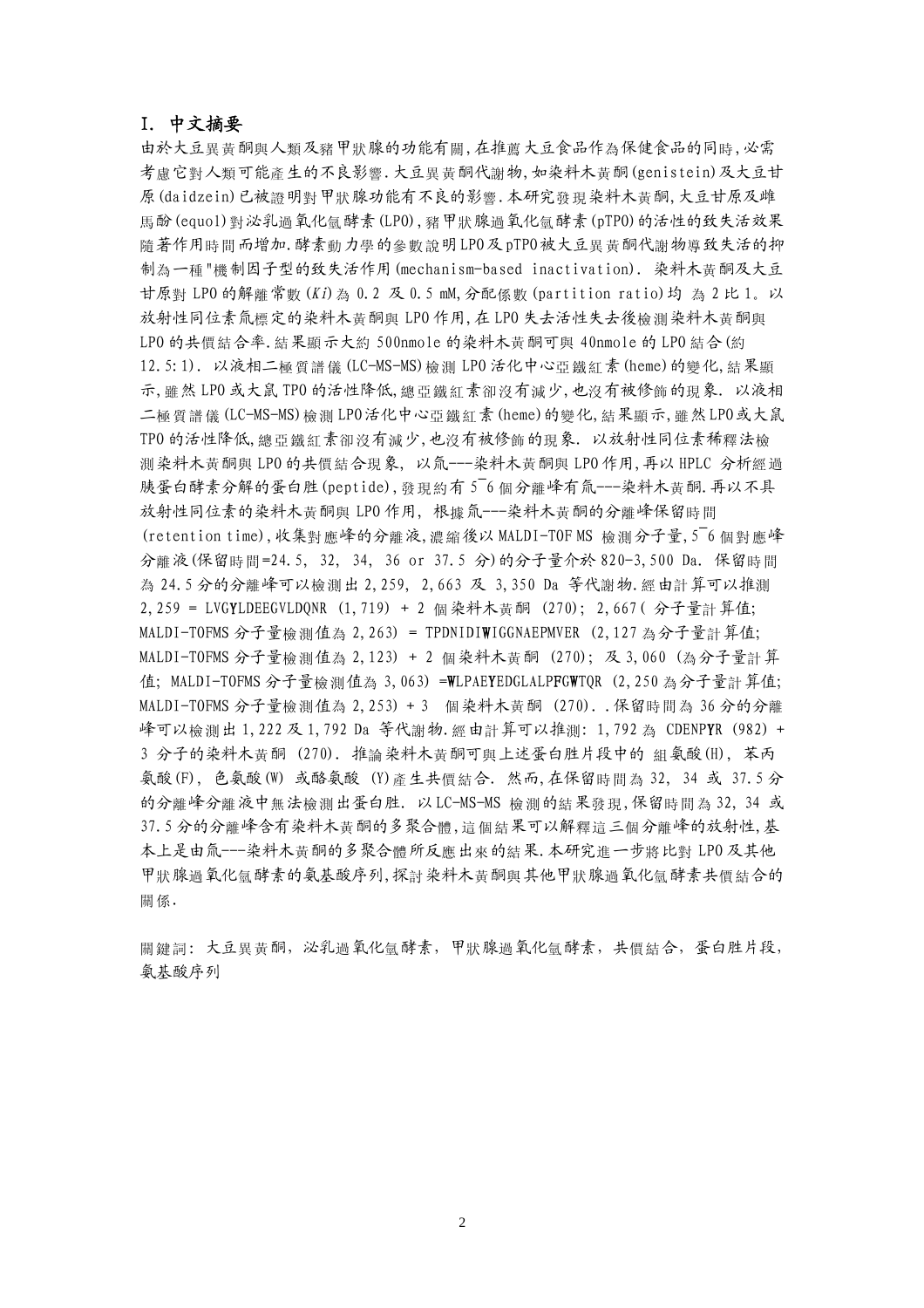## **Inactivation of thyroid peroxidase by isoflavone metabolites- a covalent binding study**

#### **II**. **ABSTRACT**

The soybean has a long association with goiter in animals and humans and current promotion by soy as a nutritional aid requires a full understanding of potential adverse effects. It was previously identified that isoflavone metabolites, genistein and daidzein, as the only anti-thyroid compounds present in soy. In this study, it was showed that genistein, daidzein and equol caused irreversible, time-dependent inactivation of bovine lactoperoxidase (LPO) and porcine thyroid peroxidase (TPO) that was dependent on  $H_2O_2$ -induced turnover. The kinetics was consistent with a mechanism-based inactivation and apparent dissociation constant for genistein and daidzein were  $0.2$  and  $0.5 \mu$ M, respectively. The partition ratios were estimated to be 2:1 for genistein:LPO and daidzein:LPO, respectively. Radiolabeled genistein was applied as a model to study the covalent bonding of genistein and LPO, which was concomitant to the loss of enzymatic activity and the binding was not recovered by gel filtration. The heme prothetic group of LPO and TPO was released by proteolysis and analyzed using LC with electrospray MS. Although it was observed that total heme decreased after isoflavone-mediated inactivation, no evidence for modification of LPO and rat TPO (rTPO) in which radical products derived from oxidative processing of genistein and daidzein inactivate the peroxidases by destruction of the prosthetic heme and/or effects of soy and prompted further examination of isoflavone-induced thyroid effects *in vivo.* Covalent binding study of <sup>3</sup>H-genistein and LPO showed that the covalent binding of genistein and LPO reached to 40 nmole/nmole in the presence of 500 nM genistein.

Peptide analysis showed that radilabeled genistein bound to 5~6 peptide fragments with molecular weights between 820 Da to 2,700 Da. MALDI-TOF MS analysis showed that fragments with molecular weight at 2259, 2663 and 3350 Daltons (peak at 24.5 min) were putatively recognized as: 2259= LVG**Y**LDEEGVLDQNR (1719) + 2 genistein (270); 2667 (observed MW=2263) = TPDNIDI**W**IGGNAEPMVER (2127; OMW=2123) + 2 genistein (270); and 3060 (OMW=3063) =**W**LPAE**Y**EDGLALP**F**G**W**TQR (2250; OMW = 2053) + 3 genistein (270). Molecular weight at 1222 and 1792 Daltons were observed in the peak sample of retention time at 36 min. The fragment of 1792 Daltons was putatively recognized as: 1792 = CDENP**Y**R (982) + 3 genistein (270). These results concluded that genistein might covalently bound to the aromatic amino acids such as histidine (H), phenylalanine (F), tryptophan (W) or tyrosine (Y). However, no major peptide related fragments were observed in the pooled samples collected from retention times at 32, 34, 36 or 37.5 min. LC-MS-MS analysis showed that these peaks might be the fractions containing genistein polymers for covalent binding study of <sup>3</sup>H-genistein and LPO showed that the these peaks were highly radioisotope labeled fractions due to the response from  $3H$ -genistein.

Key words: soy isoflavones, lactoperoxidase, thyroid peroxidase, covalent binding, peptide, amino acid sequence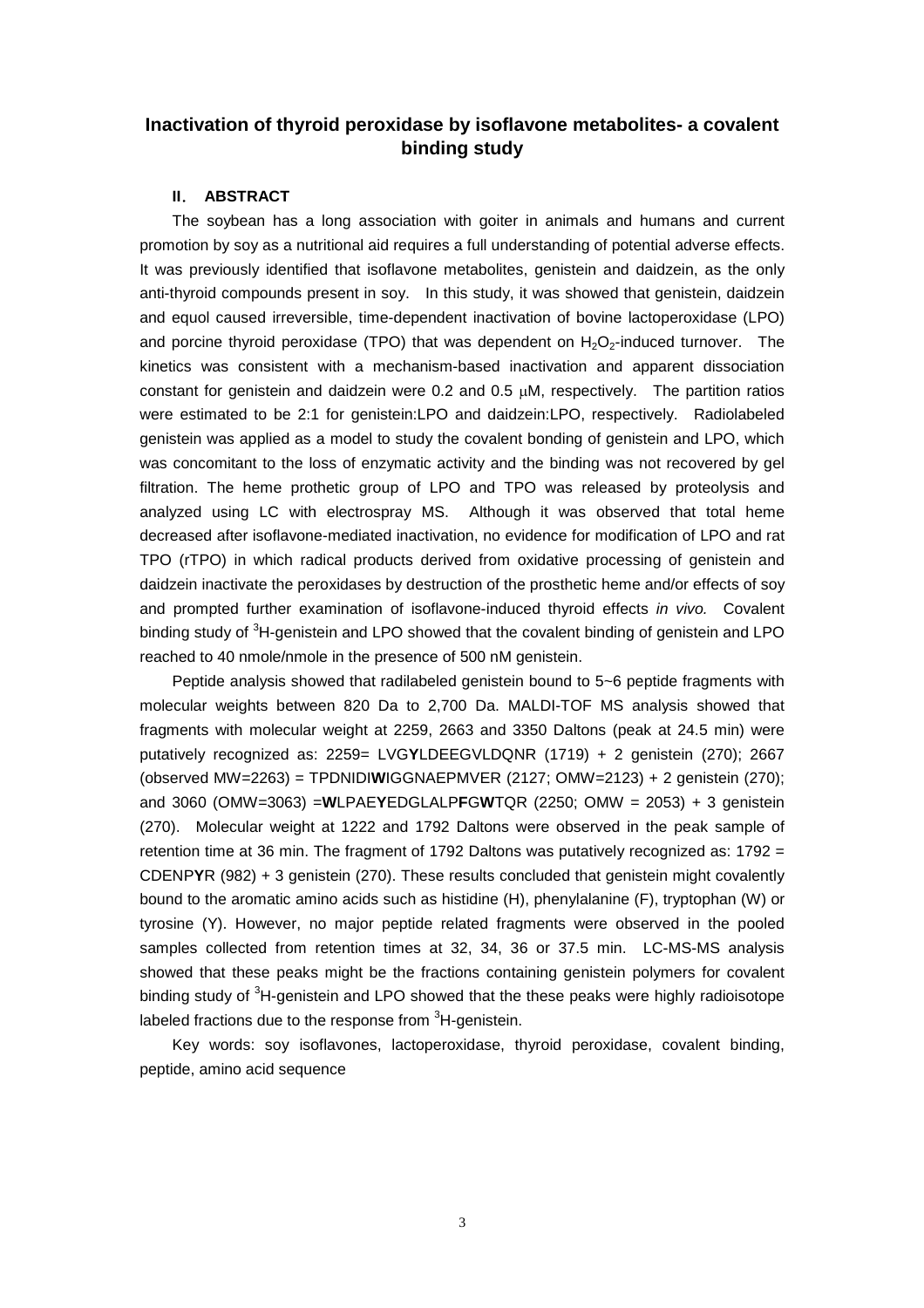#### **III**. **INTRODUCTION**

Previous studies considered soybean as goitrogenic in human and animals (1-6). The consumption of soy products in infant formula and vegetarian diets may become potential problems causing goiter and hypothyroidism (1-3). It was reported that genistein and daidzein inactivated TPO-catalyzed iodination and coupling reactions (6). The kinetics for inactivation of LPO by isoflavone metabolites was still not clarified. In this study, bovine LPO was used as a model to elucidate the inactivation mechanisms of bovine LPO by genistein, daidzein and equol. Thee results were applied to study the inactivation of porcine TPO and rat TPO microsomes by soy isoflavone metabolites.

#### **IV**. **MATERIALS AND METHODS**

#### *Chemicals.*

Lactoperoxidase (LPO) (A<sub>412</sub>/A<sub>280</sub>=0.80;  $\varepsilon_{_{412}}$ = 112 mM<sup>-1</sup>cm<sup>-1</sup>), genistein, hydrogen

peroxide, guaiacol, iodoacetamide, potassium iodide were purchased from Sigma. Tris-(2-carboxyethyl)-phosphine HCl (TECP-HCl) was purchased from PIERCE (Rockford, IL). Pronase, trypsin, endoproteinasews Lys-C, Glu-C, and deglycosidase F were purchased from Boehringer Mannheim GmbH (Mannheim, Germany). <sup>3</sup>H-genistein (25~30 Ci/mmol) was purchased from SibTech. Co. (Elmsford, NY). Daidzein was purchased from Toronto Research Chemical Co. (North York, Ontario, Canada), and equol was purchased from Indofine Chemical Co. (Somerville, NJ). Thyroid peroxidase was prepared with modification as described (6).

#### *Inactivation of LPO by isoflavones and H2O2.*

LPO (0.2  $\mu$ M) was incubated with various concentrations of genistein (10 nM to 1  $\mu$ M), daidzein (5 nM to 500 nM) or equol (10 nM to 1  $\mu$ M) in the presence of 100  $\mu$ M H<sub>2</sub>O<sub>2</sub>. This reaction was initiated by  $H_2O_2$  and incubated for 12 minutes. Aliquots of 100  $\mu$ l were removed at 15 seconds and 2 minutes intervals and were assayed for remaining guaiacol oxidation activity. The quaiacol assay contained 5 mM quaiacol, 500  $\mu$ M H<sub>2</sub>O<sub>2</sub> in 0.1 M potassium phosphate buffer, pH 7.0. Assays were monitored at 470 nm using HP 8452A diode array spectrophotometer (Hewlett Packard). LPO with same concentrations were also incubated with 1  $\mu$ M genistein, daidzein or equal for 12 minutes to compare the % remaining guaiacol oxidation activity in the presence of 100  $\mu$ M H<sub>2</sub>O<sub>2</sub>. KI (100  $\mu$ M) was also added to the mixtures contained 1  $\mu$ M genistein and 100  $\mu$ M H<sub>2</sub>O<sub>2</sub> to study the recovery of oxidation rate by KI.

#### *Inactivation of microsomal TPO by isoflavones and H2O2.*

Microsomal TPO (0.2  $\mu$ M) was incubated with 1  $\mu$ M genistein, daidzein or equol. The reactions were initiated by 250 nM  $H_2O_2$ . Percent of remaining activity was monitored by using guaiacol assay as mentioned above.

### *Determination of kinetic parameters for inactivation of LPO by genistein, daidzein or equol*

LPO (0.2  $\mu$ M) was incubated for 12 min at room temperature with 100  $\mu$ M H<sub>2</sub>O<sub>2</sub> and various concentrations of genistein (10 nM  $\sim$  1 µM) or daidzein (5 nM  $\sim$  500 nM) in a final volume of 1 ml to assess inactivation of LPO by genistein or daidzein during turnover. Aliquots of 100 µl were removed at 15 seconds and 2-minute intervals and were assayed for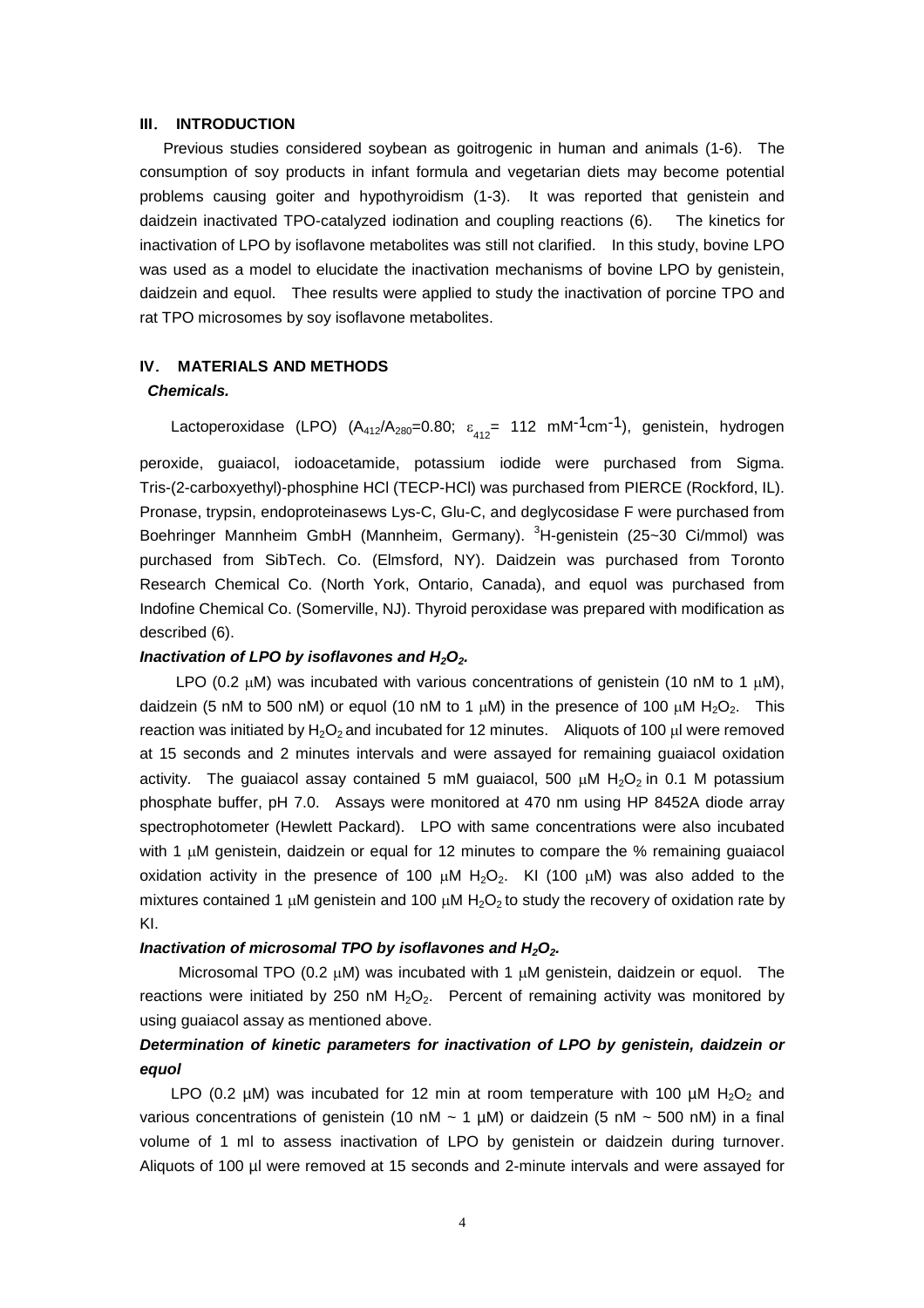remaining activity using the guaiacol oxidation assay. Guaiacol assay mixtures contained 5 mM guaiacol, 500 µM hydrogen peroxide in 0.1 M phosphate buffer, pH 7.0. Assays were monitored at 470 nm using a HP 8452A diode array spectrophotometer. Extrapolation of the linear portion to the abscissa gives the approximate value of partition ratio. Half times were plotted against the reciprocal of genistein, daidzein or equol concentration.  $K_i$  is the negative reciprocal of the intercept on the abscissa;  $t_{1/2}$  is the intercept on the ordinate.

## *Covalent binding of 3H-labeled genistein to LPO.*

LPO (0.26  $\mu$ M) was incubated with 10  $\mu$ M genistein (with 0.5 nmol  $3H$ -genistein, ~60 *p*mol; 25~30 Ci/mmol), and various concentrations of  $H_2O_2$  ( $H_2O_2$  /LPO = 0, 2.5, 5, 10, 25, 50, and 100) for 30 minutes at room temperature. Aliquots of 100 µl were removed to measure radioactivity after gel filtration. The incubation mixtures were filtered by using PD-10 G 25 columns. Fractions from 1~6 ml were collected in 20 ml liquid scintillation vials. Twenty ml of scintillation fluid (Ultra Gold, Packard) was added and radioactivity was measured by liquid scintillation spectrometry. Radioactivity present was used to calculate the amount of <sup>3</sup>H-genistein bound covalently bound to LPO.

#### *Determination of heme by HPLC and LC/MS.*

One mg of LPO was dissolved in 0.1 M potassium phosphate buffer, pH 7.0, with or without 650 uM genistein. The reaction was initiated by adding various concentrations of  $H_2O_2$  $(H<sub>2</sub>O<sub>2</sub>/$  LPO = 0, 1,5,10, and 50) and the reaction mixture was incubated at room temperature for 30 minutes. The remaining activity of each sample was monitored by guaiacol assay after gel filtration. Following chromatography on a PD-10 column equilibrated in potassium phosphate buffer, pH 7.0, pronase (0.25 mg/mg enzyme) was added to protein containing fractions which were then incubated at  $37<sup>o</sup>C$  overnight. Heme and heme derivatives were analyzed by HPLC using a Vydac C18, 4.6 x 250 mm column. The solvent system consisted of 0.1% formic acid in acetonitrile (solution A) and 0.1% formic acid in water (solution B). Elution was initiated using a mobile phase consisting 20% A and 80% B for 2 minutes followed by a linear gradient to 50% A and 50% B. Isocratic elution in 50% A and 50% B continued for 3 minutes. The flow rate was 1 ml/min. Elution was monitored at 400 nm.

Samples were also analyzed by LC/MS using the same column and mobile phase. Mass determinations were performed using a platform single quadrupole mass spectrometer (Micromass, Altrincham, U.K.) equipped with an APCI interface. The mass spectrometer was operated at capillary voltage 3.50 kV, HV lens voltage 0.45 kV, cone voltage 40~110 V. The source temperature was 150 $\degree$ C and scanning was performed over the range of  $m/z$  300-1150 at a rate of 1.49 sec/scan for positive ion acquisition.

LPO (0.26  $\mu$ M) was also incubated with 10  $\mu$ M genistein (with 0.5 nmol <sup>3</sup>H-genistein), and various concentrations of H<sub>2</sub>O<sub>2</sub> (H<sub>2</sub>O<sub>2</sub> /LPO = 0, 2.5, 5, 10, 25, 50, and 100) in a total volume of 1 ml for 30 minutes at room temperature. Aliquots were removed to measure radioactivity and guaiacol oxidation activity after gel filtration. Radioactivity present was used to calculate the amount of <sup>3</sup>H-genistein bound covalently bound to LPO. Inactivated LPO was calculated according to the loss of guaiacol oxidation activity.

Covalent binding of heme and <sup>3</sup>H-genistein were also analyzed by incubating 1 mg LPO with 100  $\mu$ M genistein and ~60 nM <sup>3</sup>H-genistein in the presence of 750  $\mu$ M H<sub>2</sub>O<sub>2</sub> for 30 minutes at room temperature. The mixtures were then digested with pronase for overnight at  $37^{\circ}$ C after gel filtration by using PD-10 G 25 column. Samples were analyzed by HPLC mentioned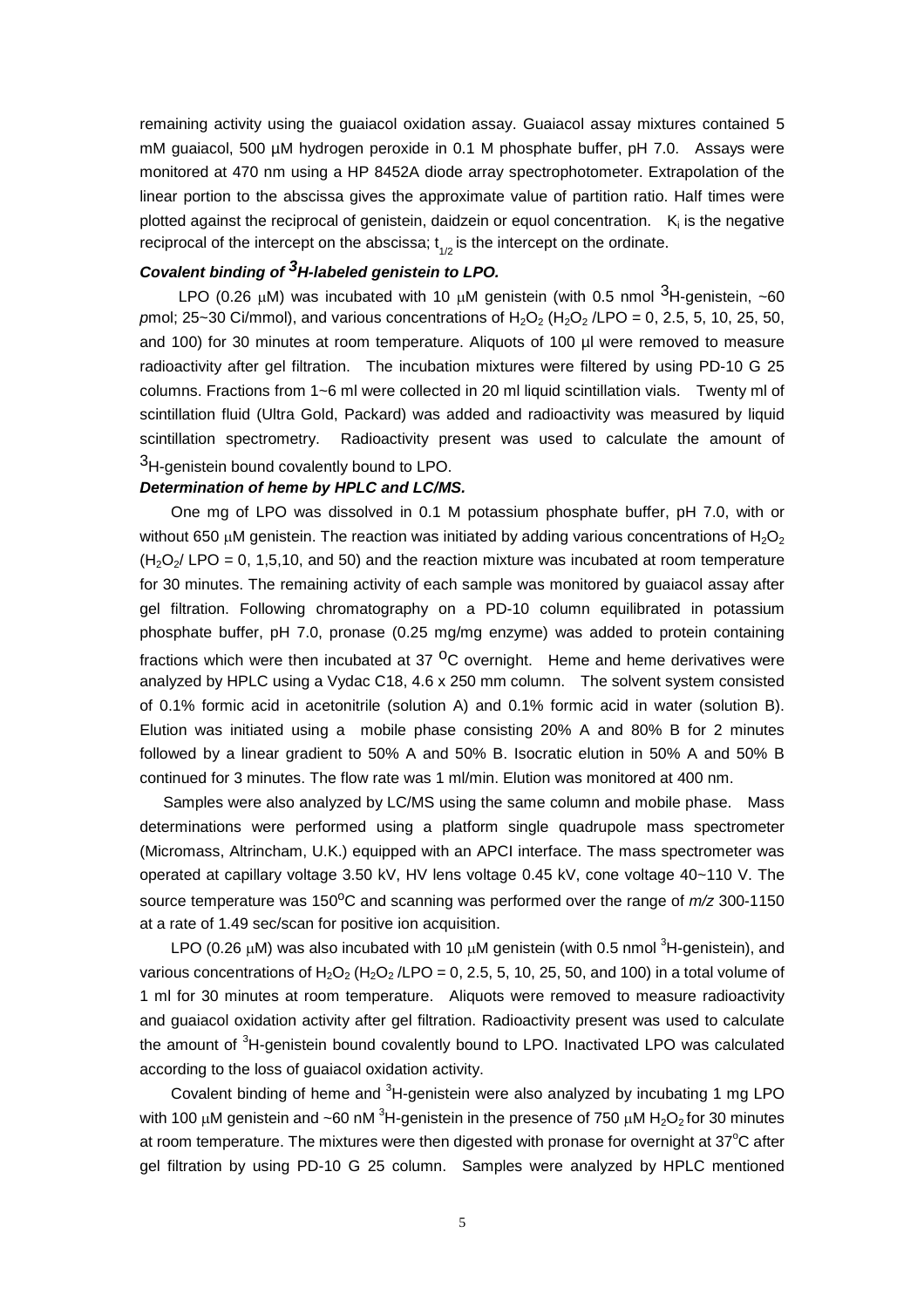above. Fractions were collected at one-minute intervals in scintillation vials containing 8ml scintillation fluid (Ultra Gold, Packard) and radioactivity was determined by Liquid Scintillation Spectrometry.

### *Peptide digestion and covalent binding of <sup>3</sup>H-genistein with peptides.*

One mg of LPO was incubated with or without  $650 \mu M$  genistein in the presence of  $650$  $\mu$ M H<sub>2</sub>O<sub>2</sub> in 0.1 M phosphate buffer, pH 7.0 at room temperature for 30 minutes. The reaction mixtures were passed through PD-10 columns equilibrated with the same buffer. One-ml fractions were collected. Fractions from 4~6 ml containing the large molecules, were collected and pooled. Two ml of a buffer containing 0.1 M Tris-HCl, 6M guanidine, 0.2 mM EDTA, pH 8.0 and 1.0 mg TECP-HCl were added to the collected fractions which were then incubated at  $45^{\circ}$ C. After one hr incubation, 100 mg iodoacetamide was added to the mixture and incubation was continued for another one hr at  $45^{\circ}$ C. The mixture was then dialyzed (Spetra/Por MWCO: 6-8,000; The Spectrum Co., Gardena, CA) against double deionized water for 4 hr and then against 0.1 M Tris-acetate buffer, pH 8.0 overnight. The dialyzed solution was incubated with one unit of deglycosidase F at  $37^{\circ}$ C for 4 hr then with trypsin (trypsin: protein 1:30), 0.5 units endoproteinase Lys-C, and 5 units Glu-C at  $37^{\circ}$ C overnight. After enzymatic digestion, the peptide solution was analyzed by HPLC.

HPLC of digested native or inactivated enzyme (injection volume  $= 200$  ul alguots) was achieved on an Aquapore BU-300 7  $\mu$ , 0.4 x 25 cm column (Perkin Elmer). The solvent system contained solvent A (0.1% formic acid in  $H_2O$ ) and solvent B (0.1% formic acid in acetonitrile). Chromatography was initiated with a mobile phase of 90% A and 10% B for 2 minutes followed by a linear gradient to 25% A and 75% B over 50 minutes. This was followed by isocratic elution for 5 minutes in 25% A and 75% B. The flow rate was 1.0ml/min. Elution was monitored at 215 nm and 255 nm.

LPO (1 mg) was incubated with 650  $\mu$ M genistein, ~60 nM  ${}^{3}$ H-genistein and 650  $\mu$ M H<sub>2</sub>O<sub>2</sub> in 0.1 M phosphate buffer, pH 7.0 at room temperature for 30 minutes as described above. The mixture was digested and analyzed by HPLC also as described above. Fractions were collected at one-minute intervals in scintillation vials containing 8 ml scintillation fluid (Ultra Gold, Packard) and radioactivity was determined by Liquid Scintillation Spectrometry

#### *MALDI-TOF MS analysis for genistein-bound LPO fragments after digestion*

LPO (1mg) was incubated with 650  $\mu$ M genistein and 650  $\mu$ M H<sub>2</sub>O<sub>2</sub> in 0.1 M phosphate buffer, pH 7.0 at room temperature for 30 minutes as described above. The mixture was digested and then aliquots of 200 **ul** sample preparations were analyzed by HPLC and the digested fragments were collected according to the co-elution peaks showed on previous study. The peaks with retention times at 24.5, 32, 34, 36, 37.5 and 40 min were collected and pooled after 20 injections. The pooled samples were then dried with a speed vacuum system. The dried samples were applied in a Vestec model YM200 (Vestec Inc., Houston, TX, USA) MALDI-TOF MS for analysis (7). Mass assignments were made using a commercial software package (Gram 386, Galactic, Salem, NH). The mass accuracy was estimated to be  $\pm$  5 Da. Only the major peaks that corresponded to peptide fragments were assigned. Not all peaks were interpreted.

#### **V**.**RESULTS AND DISCUSSION**

The inactivation of bovine lactoperoxidase (LPO) by genistein, daidzein and equol were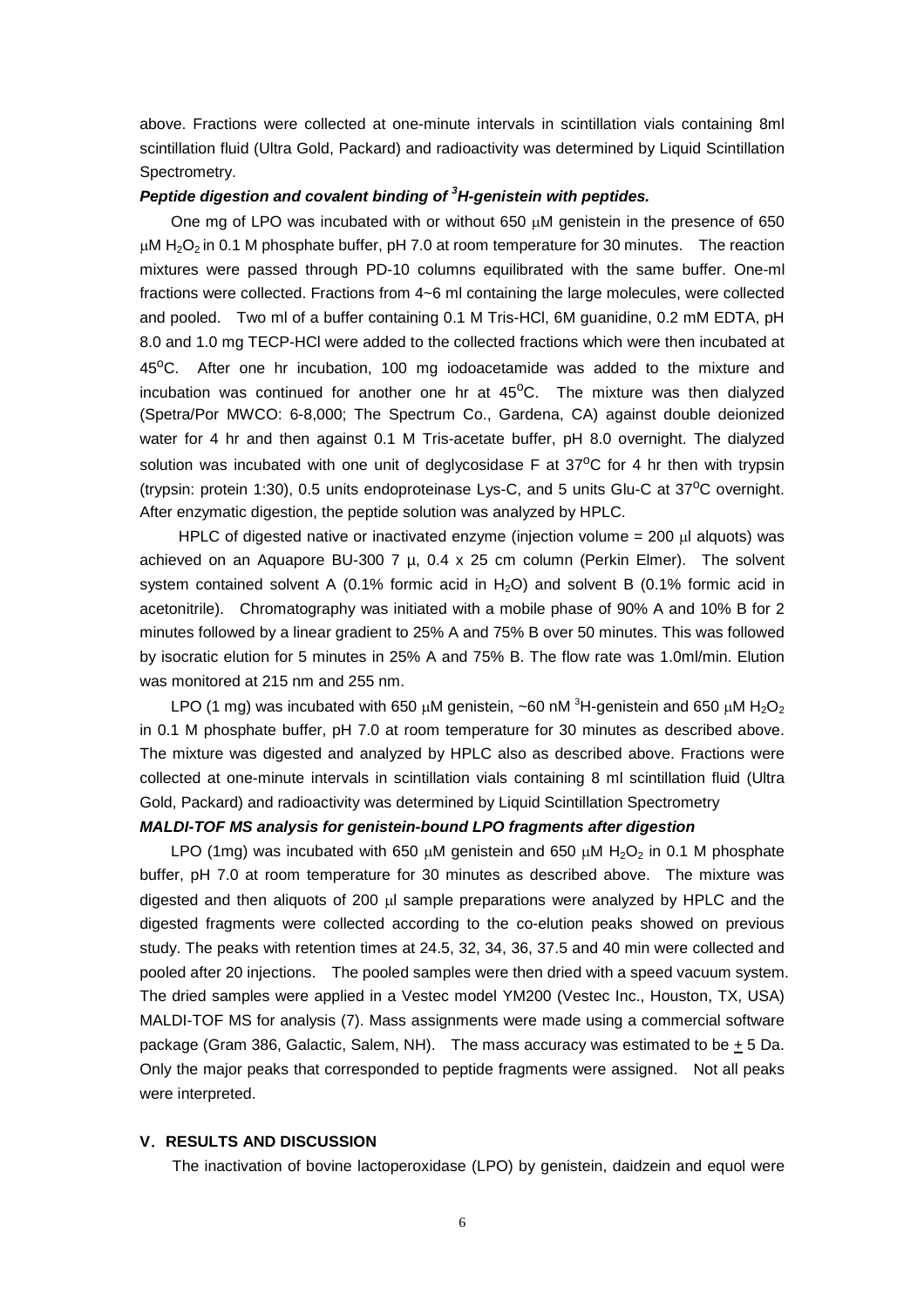time-dependent (Fig. 1). The inactivation of LPO mediated by 1  $\mu$ M genistein was ~90% recovered by 100  $\mu$ M KI after 12 min incubation (Fig. 2). These data showed that in the presence of KI which might be a competitor for genistein for LPO inactivation. In the presence of 250  $\mu$ M H<sub>2</sub>O<sub>2</sub>, LPO activity was reduced to ~60% by 10 nM genistein, 1  $\mu$ M daidzein or  $\mu$ M equol after 12 min incubation. However, 1  $\mu$ M genistein had only ~50% inactivation for porcine TPO under the same condition (Fig. 3). Partition ratio studies for genistein, daidzein and bovine LPO showed that the Ki of genistein and daidzein for LPO were 200 nm and 500 nM. The k<sub>inact</sub> of genistein and daidzein for LPO were 1.38 sec<sup>-1</sup> and 0.92 sec<sup>-1</sup> respectively. The heme prothetic group of LPO and TPO was released by proteolysis and analyzed using LC with electrospray MS. Although it was observed that % of total heme did not decrease after isoflavone-mediated inactivation, no evidence for modification of LPO (Fig. 4) in which radical products derived from oxidative processing of genistein and daidzein inactivate the peroxidases by destruction of the prosthetic heme and/or effects of soy and prompted further examination of isoflavone-induced thyroid effects *in vivo* (7-10). Titration covalent binding study of <sup>3</sup>H-genistein and LPO showed that the covalent binding of genistein and LPO reached to 40 nmole/nmole in the presence of 500 nM genistein (data not shown). These results implied that inactivation of LPO by genistein was not in the heme moiety as other LPO inactivator (12)

Peptide fragmentation analysis by HPLC and radioactivity showed that after enzymatic digestion with trypsin, endoproteinase Lys-C, and Glu-C at  $37^{\circ}$ C overnight, five peaks (RT=24.5, 32, 34, 36, 37.5 and 40 min) after peptide fragmentation were found with <sup>3</sup>H-genistein bound (Fig. 5). LC/MS/MS analysis also confirmed that various molecules of genistein were found in these peaks (data not shown). MALDI-TOF MS analysis showed that fragments with molecular weight at 2259, 2663 and 3350 Daltons (peak at 24.5 min). These fragments were putatively recognized as: 2259= LVG**Y**LDEEGVLDQNR (1719) + 2 genistein (270); 2667 (observed MW=2263) = TPDNIDI**W**IGGNAEPMVER (2127; OMW=2123) + 2 genistein (270); and 3060 (OMW=3063) =**W**LPAE**Y**EDGLALP**F**G**W**TQR (2250; OMW = 2053) + 3 genistein (270). Molecular weight at 1222 and 1792 Daltons were observed in the peak sample of retention time at 36 min. The fragment of 1792 Daltons was putatively recognized as: 1792 = CDENP**Y**R (982) + 3 genistein (270) (Table 1). However, no major peptide related fragments were observed in the pooled samples collected from retention times at 32, 34, 36 or 37.5 min. LC-MS-MS analysis showed that these peaks might be the polymers of genistein (data not shown). From these results observed in this study, it is concluded that genistein and daidzein are suicide inactivators for bovine LPO and porcine TPO. Genistein is more potent than daidzein and equol for the inactivation of bovine LPO and porcine TPO. KI is able to reverse genistein-inactivated LPO guaiacol oxidation activity. Loss of LPO guaiacol oxidation activity is due to covalent binding of genistein to LPO. Bis-hydroxymethyl heme of LPO was not affected by genistein during turnover, also no evidence to show the covalent binding of genistein adducts with heme adducts.  $3H$ -genistein covalently bound to peptide fragments of LPO during turnover, thus the covalent binding of genistein to LPO is responsible for LPO inactivation. Polymers of genistein may be formed in the incubation of genistein and LPO in the presence of hydrogen peroxide.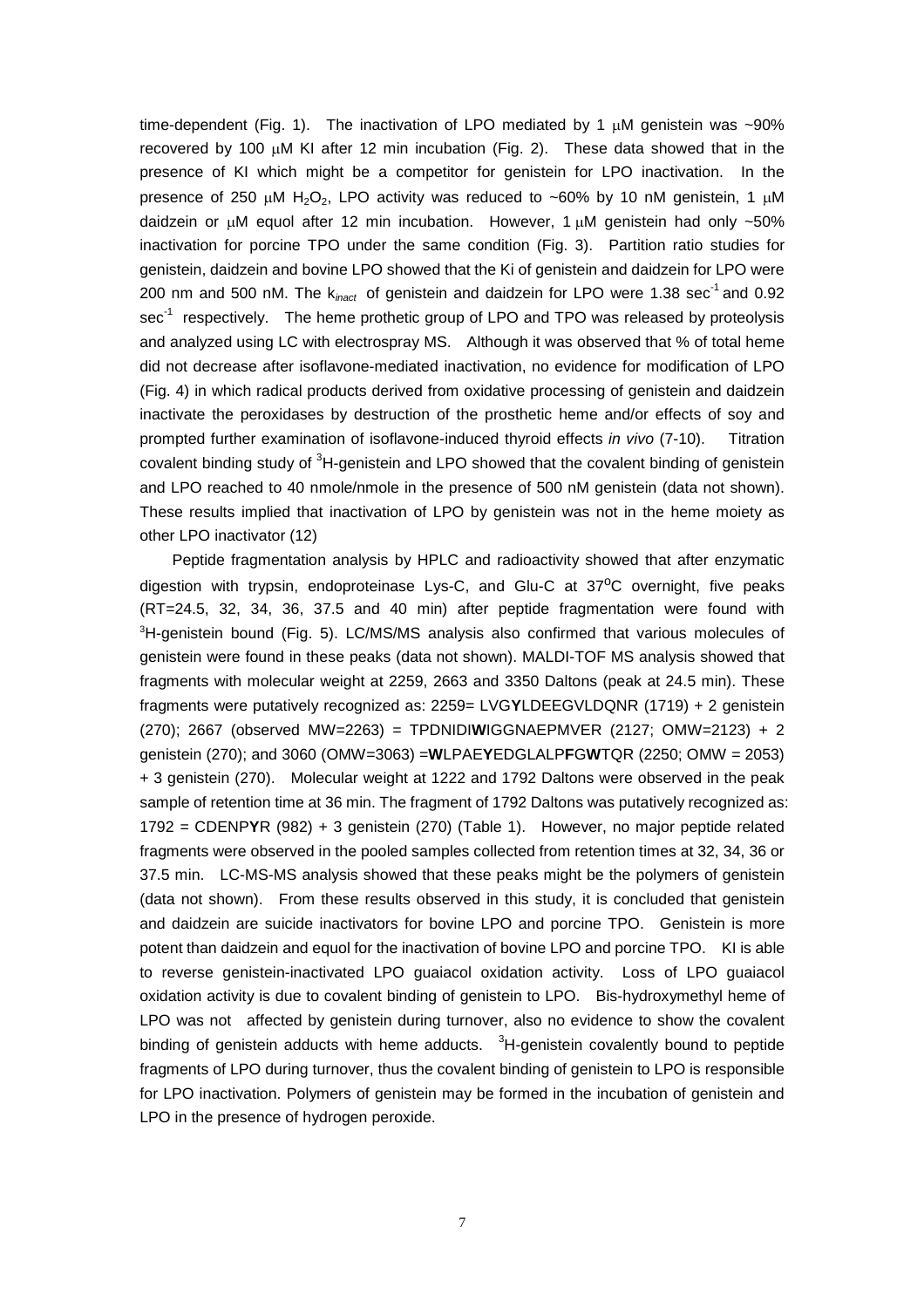

Figure 1. Time-dependent inactivation of bovine LPO by isoflavones. LPO (0.2  $\mu$ M) were also incubated with 1  $\mu$ M genistein, daidzein or equal in 0.1 M potassium phosphate buffer, pH 7.0 for 12 minutes in the presence of 100  $\mu$ M H<sub>2</sub>O<sub>2</sub>. Aliquots of 100  $\mu$ l were removed at 15 seconds and 2 minutes intervals and were assayed for remaining guaiacol oxidation activity The guaiacol assay contained 5 mM guaiacol, 500  $\mu$ M H<sub>2</sub>O<sub>2</sub> in 0.1 M potassium phosphate buffer, pH 7.0. Assays were monitored at 470nm.



Figure 2. Recovery of genistein-inactivated bovine LPO activity. KI (10  $\mu$ M or 100  $\mu$ M) was added to the mixtures contained 0.2  $\mu$ M LPO, 1  $\mu$ M genistein and 100  $\mu$ M H<sub>2</sub>O<sub>2</sub> in 0.1 M potassium phosphate buffer, pH 7.0. Aliquots of 100 µl were removed at 15 seconds and 2 minutes intervals and were assayed for remaining guaiacol oxidation activity to study the recovery of LPO oxidation activity by KI.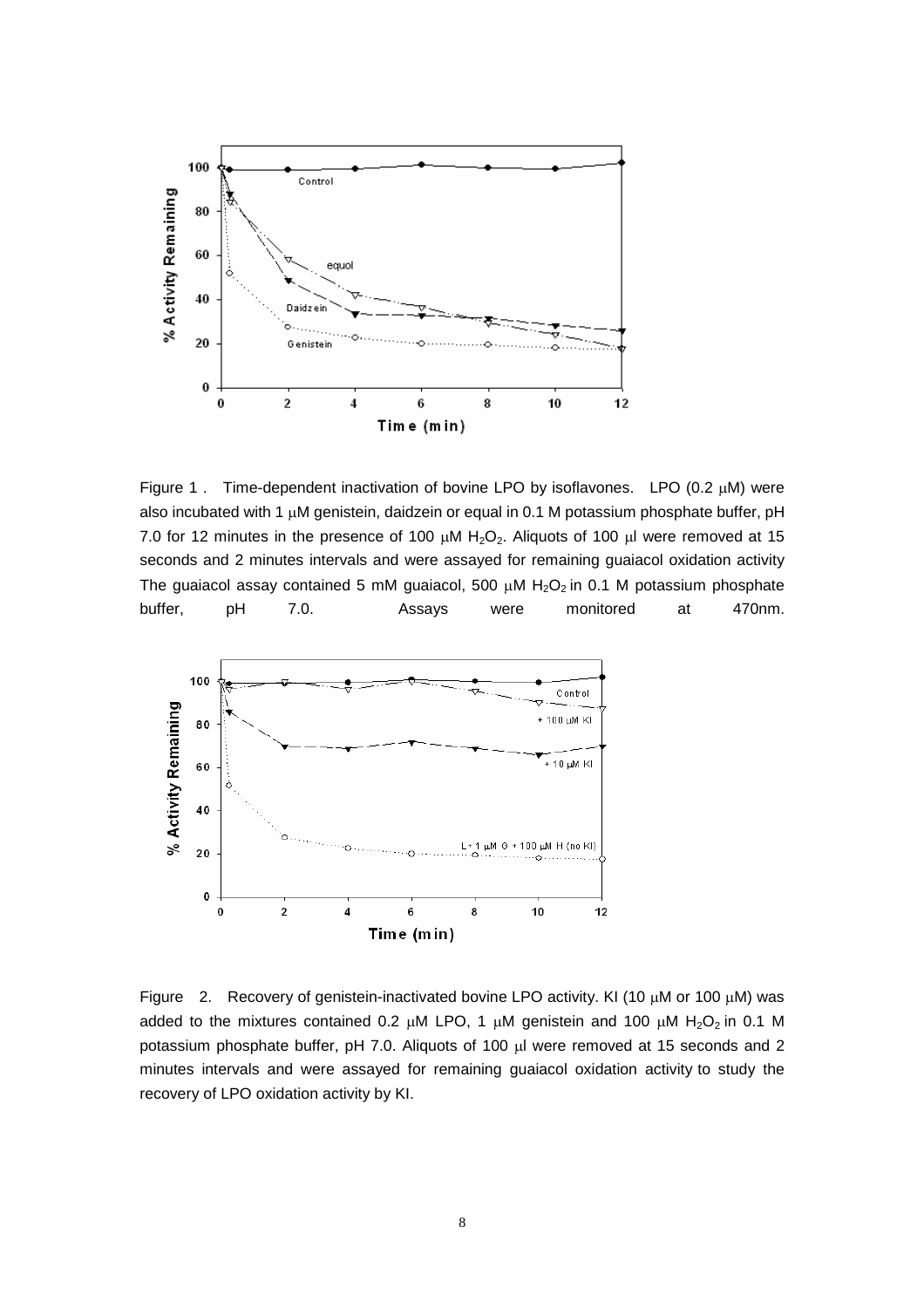

Figure 3. Inactivation of porcine TPO ( $pTPO$ ) by isoflavones.  $pTPO$  (0.2  $\mu$ M) was incubated with 1  $\mu$ M genistein, daidzein or equol, and 250 nM H<sub>2</sub>O<sub>2</sub>. Aliquots of 100  $\mu$ l were removed at 15 seconds and 2 minutes intervals to analyze the inactivation rate of porcine TPO by isoflavones. Percent of remaining LPO oxidation activity was monitored by using guaiacol assay as mentioned in Figure 1.



Figure 4. Analysis of percent heme content, and percent guaiacol activity for genistein-inactivated LPO. LPO (13  $\mu$ M) was incubated with or without 650  $\mu$ M genistein, and various concentrations of H<sub>2</sub>O<sub>2</sub> (H<sub>2</sub>O<sub>2</sub>/ LPO = 0, 1, 5, 10, and 50). After incubation at room temperature for 30 minutes, reaction mixtures were analyzed for guaiacol oxidation activity (as mentioned in Figure 1) after gel filtration. Following gel filtration, protein fractions were digested by pronase, and heme and heme derivatives were analyzed by HPLC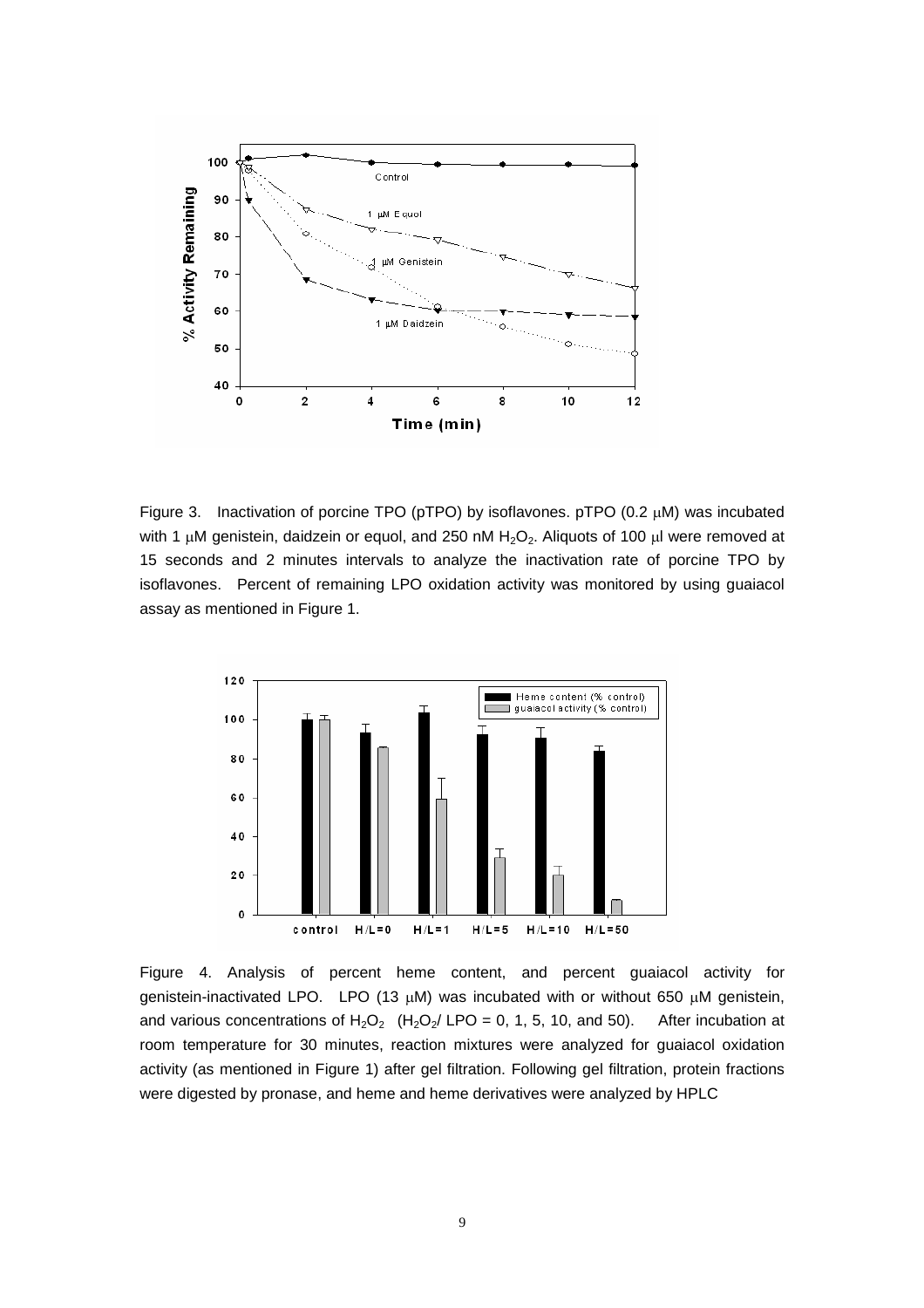

Figure 5. Peptide fragmentation analysis by HPLC and radioactivity. Upper plot: One mg of LPO was incubated with or without 650  $\mu$ M genistein in the presence of 650  $\mu$ M H<sub>2</sub>O<sub>2</sub> in 0.1 M phosphate buffer, pH 7.0 at room temperature for 30 minutes. Lower plot: LPO (1 mg) was incubated with 650  $\mu$ M genistein, ~60 nM  ${}^{3}$ H-genistein and 650  $\mu$ M H<sub>2</sub>O<sub>2</sub> in 0.1 M phosphate buffer, pH 7.0 at room temperature for 30 minutes. The mixture was digested, and analyzed by HPLC as described above.